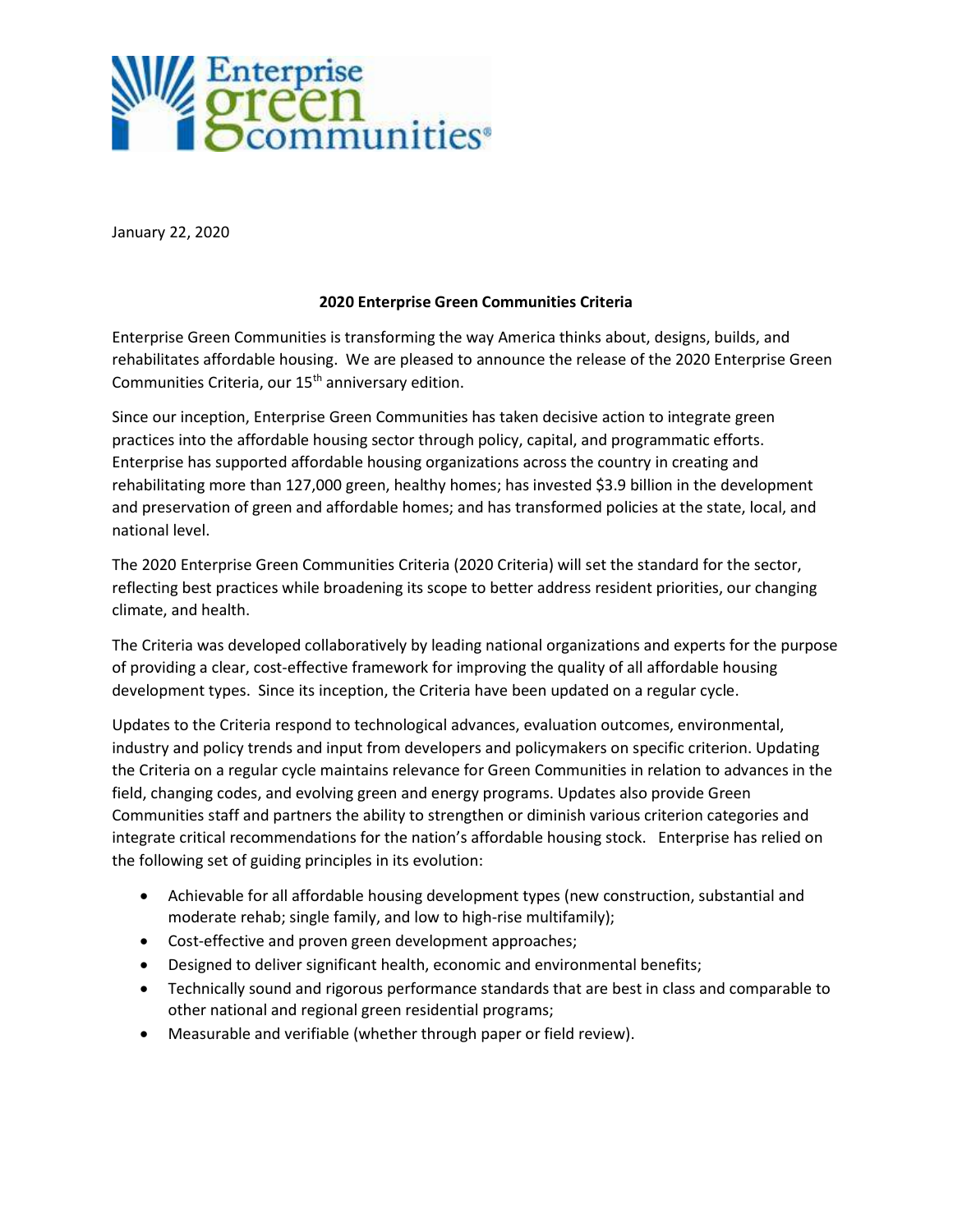

Over the past eighteen months we've coordinated thousands of inputs from community development stakeholders through four key phases of Criteria development:



In creating the 2020 Criteria we emphasized integrative design practices to lift up resident priorities and ramifications of our changing climate, developed strategies to drive down carbon emissions, doubleddown on practices to improve resident health and well-being outcomes, broadened our approach to water, and strengthened strategies relating to property resilience. These changes were made within the traditional Green Communities framework which emphasizes a holistic approach to design and construction. Following the 2020 Enterprise Green Communities Criteria ensures that projects will be healthy, efficient, and environmentally responsible.

## 2020 Updates

The 2020 Criteria is structured across eight categories, similarly to the 2011 and 2015 Criteria. However, Category 4, "Water Conservation," has been modified as "Water" to reflect that our new strategies address water quality as well as conservation and Category 5, "Energy Efficiency," has been modified as "Operating Energy" to better recognize the impact of energy efficiency strategies and renewables in this category and embodied emissions elsewhere in the Criteria.

- 1. Integrative Design 1. The Solution of the Solution of the Solution of the Solution of the Solution of the Solution of the Solution of the Solution of the Solution of the Solution of the Solution of the Solution of the S
- 2. Location + Neighborhood Fabric 6. Materials
- 
- 
- 
- 
- 3. Site Improvements 7. Healthy Living Environment
- 4. Water 8. Operations, Maintenance + Resident Engagement